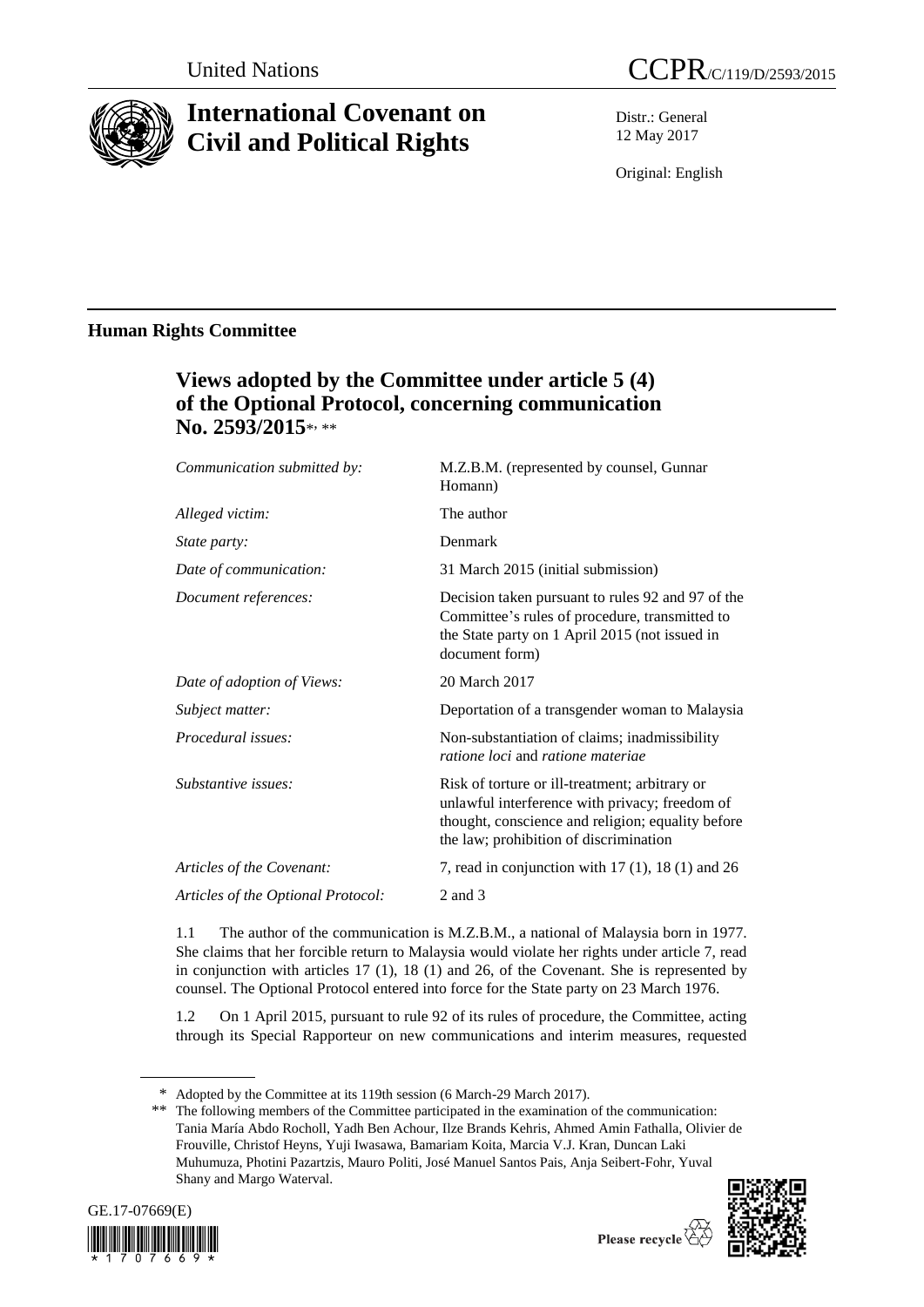the State party to refrain from deporting the author to Malaysia while her case was under consideration by the Committee.

#### **Factual background**

2.1 The author was born as a man and grew up in Seramban district, north of Kuala Lumpur. She is ethnically Malay and a registered Muslim, but she considers herself Hindu. At the age of 16, the author left her family and moved to Kuala Lumpur. She also started wearing women's clothing and receiving female hormone treatment. She worked at a restaurant and volunteered for a local non-governmental organization. Her voluntary work consisted of working in the streets to assist those living with HIV and transgender persons. In 1998 or 1999, the author was raped by several unknown individuals.

2.2 In 2007, the author underwent gender reassignment surgery in Thailand.<sup>1</sup> However, she continues to appear as a male on her Malaysian identity card since it is not possible for the gender on the card to be changed. She also appears as a Muslim on her identity card.

2.3 Between 2001 and 2010, on several occasions after being stopped on the street and having her identity card checked, the author was taken into custody by Malaysian police for up to 24 hours and physically and sexually abused.<sup>2</sup> On one occasion, the author went to a police station in Kuala Lumpur to report the rape, but the police refused to register her complaint, after which she did not dare to report any further abuse.

<span id="page-1-0"></span>2.4 According to the author, in April 2012,<sup>3</sup> the police in Melaka took her to an office of the Department of Islamic Affairs, where she was detained until the following day. Prior to her release, photographs were taken of the tattoo on her hand, as it is not permitted for a Muslim in Malaysia to have tattoos or to change religion. They also took her women's shoes, since it is forbidden for men to wear women's clothing. Upon her release, representatives of the Department of Islamic Affairs informed her that her case would be sent for adjudication.

2.5 The author arrived in Denmark on 25 January 2014<sup>4</sup> and applied for asylum on 4 February 2014. Following three interviews with the Danish Immigration Service held on 24 February, 3 March and 16 April 2014, respectively, her asylum application was rejected on 28 August 2014. The Danish Immigration Service found the author's account of her detention and sexual abuse by the police in Malaysia to be inconsistent and implausible, in particular in the light of the fact that the author had left Malaysia to travel to India, Singapore and Thailand, and on more than 20 occasions for short periods of time. The Danish Immigration Service also considered it implausible that the author had to wait until January 2014 to leave Malaysia due to lack of funds as she had claimed, taking into consideration her frequent overseas travel, including holidays in India in October 2013. The Danish Immigration Service also noted that the author had not been charged with any criminal offence and that she had not been detained between her last arrest in April 2012<sup>5</sup> and her departure in January 2014.

2.6 On 19 December 2014, the Refugee Appeals Board upheld the decision of the Danish Immigration Service. The Board noted that, despite the threat by the Department of Islamic Affairs that had allegedly been made in April 2012, there had been no follow-up to any potential criminal proceedings against the author, and that until her departure in January 2014, the author had travelled legally in and out of Malaysia on several occasions.

<sup>1</sup> According to her statements to the Danish authorities, the author had lost contact with her family out of fear that they would be ashamed of her, although she became closer to her family after her surgery in 2007.

<sup>&</sup>lt;sup>2</sup> In her interviews with the Danish Immigration Service, the author stated that she had been stopped in the streets between twenty and thirty times by the Malaysian police for identity checks between about 2001 and 2012.

<sup>&</sup>lt;sup>3</sup> In her communication to the Committee, the author stated that her detention in an office belonging to the Department of Islamic Affairs had taken place in April 2012. However, in the proceedings before the Danish authorities, she stated that it had taken place on 13 December 2012.

<sup>4</sup> According to her statement to the Danish authorities, the author travelled to Amsterdam on 24 January 2014 and from there to Denmark.

<sup>5</sup> See footnote [3](#page-1-0) above.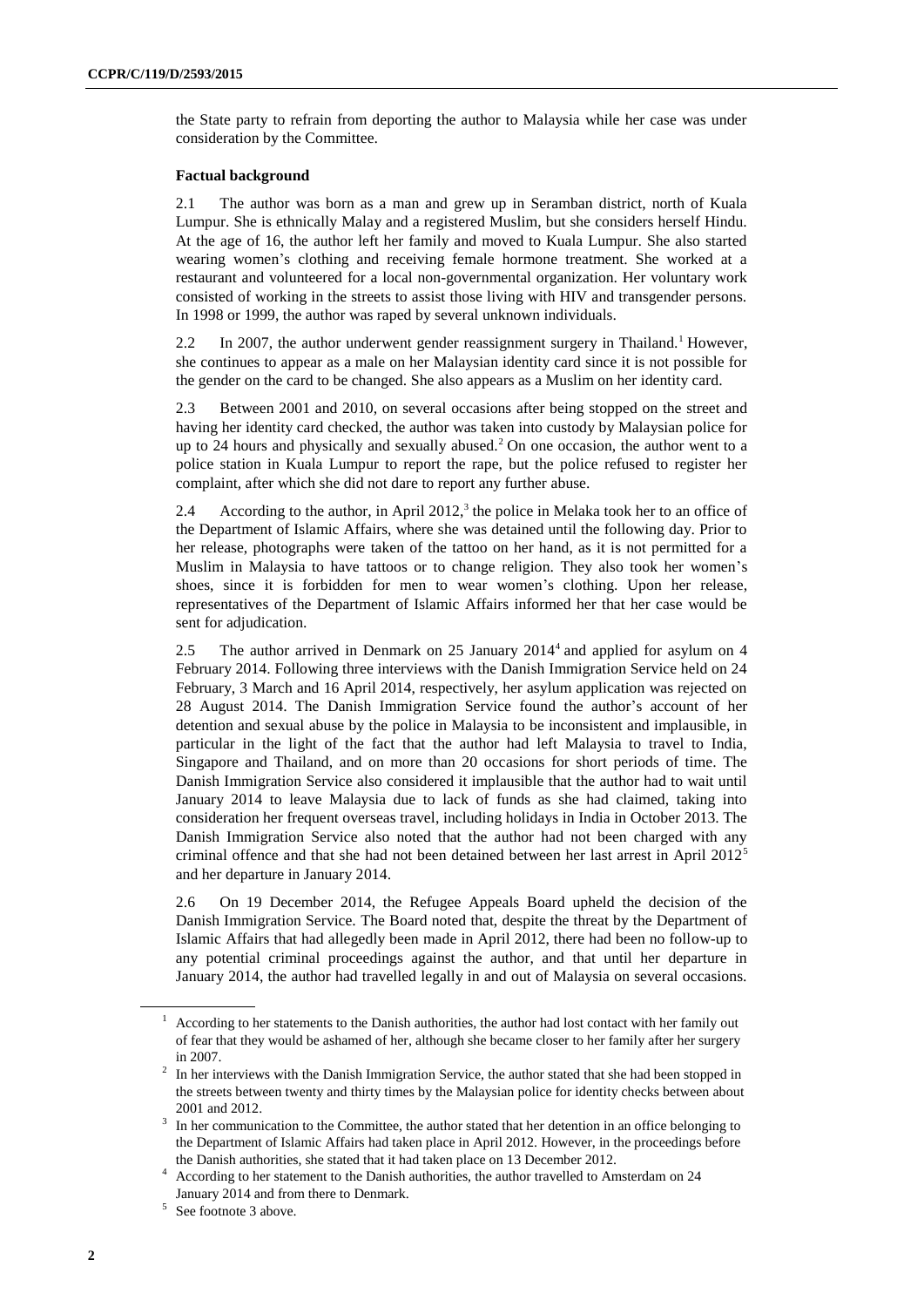The Board concluded that the author would not be exposed to a real risk of persecution if returned to Malaysia.

2.7 On 25 February 2015, the author requested the reopening of her case based on the fact that there was a case pending against her before the sharia court in Melaka, where she was being charged with posing as a woman and wearing women's clothing, which could entail a fine or imprisonment of up to six months.<sup>6</sup> The author had obtained a copy of the undated court documents through her family. On 10 March 2015, the Board assessed the new evidence, but rejected the author's request for the reopening of her case, arguing that the there was no new information of significance. According to the Danish Immigration Service's translation of the sharia court documents, the case against the author appeared to be under investigation, pending its transmission to the prosecutor's office. In the heading of the letter sent by the sharia court to the author's sister, there appears the word "closed". The Board noted that it was not certain whether the author would be found guilty as no proceedings had taken place. On 25 March 2015, the author renewed her request for the reopening of her case based on an alleged mistake by the Board in translating a word as "closed" instead of "confidential". On 30 March 2015, the Board rejected the author's request, arguing that the revised translation did not alter the fact that neither the Department of Islamic Affairs nor anyone else had followed up on the charges against the author since April 2012, and that, since that date, the author had been able to travel legally in and out of the country without facing any difficulties until her departure in January 2014, and that she had not faced any further detention or abuse.

### **The complaint**

3.1 The author claims that her forced return to Malaysia would violate article 7 of the Covenant as she would risk being submitted to sexual violence by the Malaysian police. The author alleges that, as a transgender woman, she is part of an extremely vulnerable minority group. The seriousness of the risk that she faces is based on her gender identity and appearance, which are not in accordance with sharia law and for which she was subjected to sexual violence and discrimination by the Malaysian authorities in the past.

3.2 The author also claims a violation of article 7, read in conjunction with article 18 (1), of the Covenant, because her conversion from Islam to Hinduism, which is not permitted by sharia law in Malaysia, puts her at risk of imprisonment upon her return to Malaysia.

3.3 The author also claims a violation of article 7, read in conjunction with articles 17 (1) and 26, of the Covenant because, in the context of the case pending against her before the sharia court, her gender identity and appearance are being made public, thereby violating her right to privacy. Additionally, in the light of her national identity documents, if sentenced to imprisonment, she would be held together with men, thereby exposing her to further abuse.

#### **State party's observations on admissibility and the merits**

4.1 In its observations dated 1 October 2015, the State party argues that the communication is inadmissible or, alternatively, without merit. The State party also describes the nature and legal basis of proceedings before the Danish Refugee Appeals Board.<sup>7</sup>

4.2 Regarding the facts of the case, the State party provides an account of the author's statements before the Danish authorities. The author stated that she had not officially converted to Hinduism because it was not permitted by Islam and she would have faced problems with the Islamic authorities. In one of the interviews, she stated that the last time that she had been detained by police officers and forced to perform oral sex had been in December 2012, whereas in a later interview, she stated that she had been last detained and

<sup>6</sup> The author provided the Board with a list of Islamic laws that criminalize gender identity in Malaysia. According to this list, cross-dressing in the State of Melaka may entail a sanction of up to six months' imprisonment.

<sup>7</sup> See, in this regard, communication No. 2379/2014, *Hussein Ahmed v. Denmark*, Views adopted on 7 July 2016, paras. 4.1-4.3.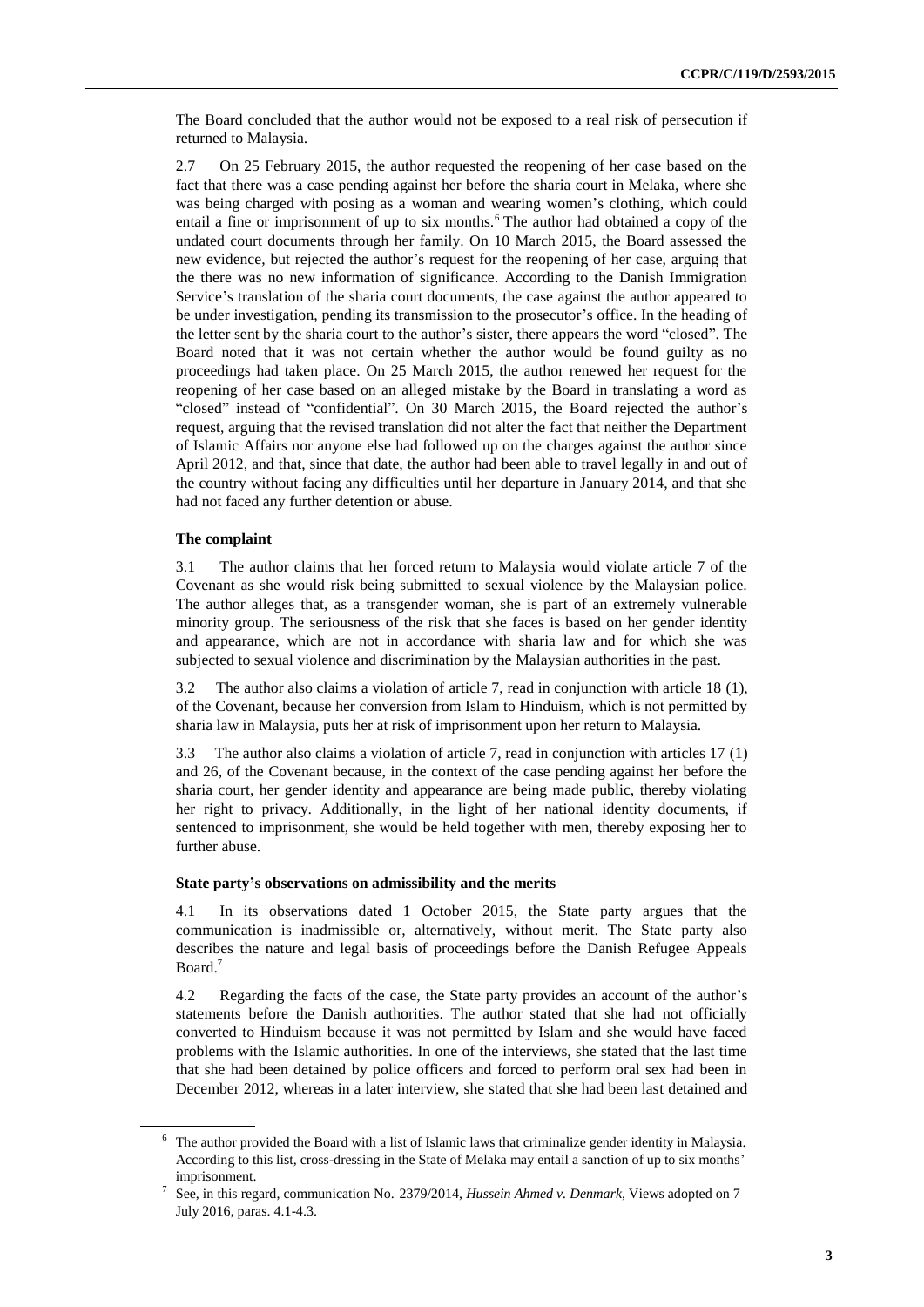sexually abused in 2010. Regarding her travels, the author stated that she had travelled to Thailand more than twenty times and to Singapore about fifteen times.

4.3 The State party argues that the author has failed to provide sufficient grounds for believing that her return to Malaysia would violate article 7 of the Covenant.

4.4 With regard to the author's claims under articles 17, 18 and 26 of the Covenant, the State party notes that the author is seeking to apply State obligations under these articles in an extraterritorial manner. Her allegations of violations under these provisions are not based on treatment that the author has suffered in Denmark or a territory under its effective control and therefore the State party cannot be held responsible for these alleged violations.<sup>8</sup> The Committee has never considered a complaint on its merits regarding the removal of a person who feared violation of provisions other than articles 6 and 7 of the Covenant in the receiving State. Therefore, these claims should be declared inadmissible *ratione materiae* and *ratione loci*.

4.5 On the merits, the State party argues that the author's removal to Malaysia would not expose her to a real risk of being subjected to treatment covered by article 7 of the Covenant. To grant a residence permit under section 7 (1) of the Aliens Act of Denmark, the Board requires the existence of a well-founded fear of being subjected to specific, individual persecution of a certain severity if returned to the country of origin, which should be supported by objective facts. When assessing whether this fear is well founded, the Board takes into account, inter alia, the information on persecution available prior to the asylum seeker's departure from their country of origin.

4.6 In her communication to the Committee, the author has failed to provide any new specific information on her situation other than what was already provided and assessed by the Board on 19 December 2014, and 10 March and 30 March 2015. In those decisions, the Board considered the grounds for asylum and the supporting documents and background information provided by the author, including the sharia court documents. The Board conceded that the author had had gender reassignment surgery and that she had been detained for brief periods of time, including in April 2012. However, the Board could not consider it a fact that the author had been sexually abused. Her statements concerning the rapes raised a significant amount of uncertainty concerning the circumstances, number of perpetrators and incidents and the towns or cities where these had occurred. On the whole, the Board did not find it probable that the author had been the victim of this kind of assault. With regard to the alleged threat made by the Department of Islamic Affairs to institute legal proceedings against the author in April 2012, the Board emphasized that no steps had been taken to follow up on that threat since April 2012, and that the author had travelled in and out of the country on numerous occasions since that date and until her departure in January 2014. The Board also noted that most of the incidents referred to by the author had taken place several years earlier and that the author, to a great extent, was able to live a tolerable life in her country of origin, including with her family in Serambam, where her mother was a great support. The Board had concluded that the author had failed to render it probable that she would face a risk of persecution in case of return.

4.7 The State party notes that the Board did not presume that the author would have to conceal her gender or religious identity on her return to avoid abuse. The author had informed local police about her gender and religious identity, despite which she was able to live a normal life without being subjected to abuse. In its assessment, the Board took into account the author's particular vulnerability.

#### **Author's comments on the State party's observations on admissibility and the merits**

5.1 On 5 February 2015, the author submitted that she had sufficiently shown that substantial grounds existed for believing that her return to Malaysia would violate article 7 of the Covenant.

The State party cites the jurisprudence of the European Court of Human Rights in the following cases: *Soering v. the United Kingdom*, 7 July 1989, Series A no. 161, para. 88; *F. v. the United Kingdom* (dec.), no. 17341/03, decision of 22 June 2004; and *Z. and T. v. the United Kingdom* (dec.), no. 27034/05, ECHR 2006-III.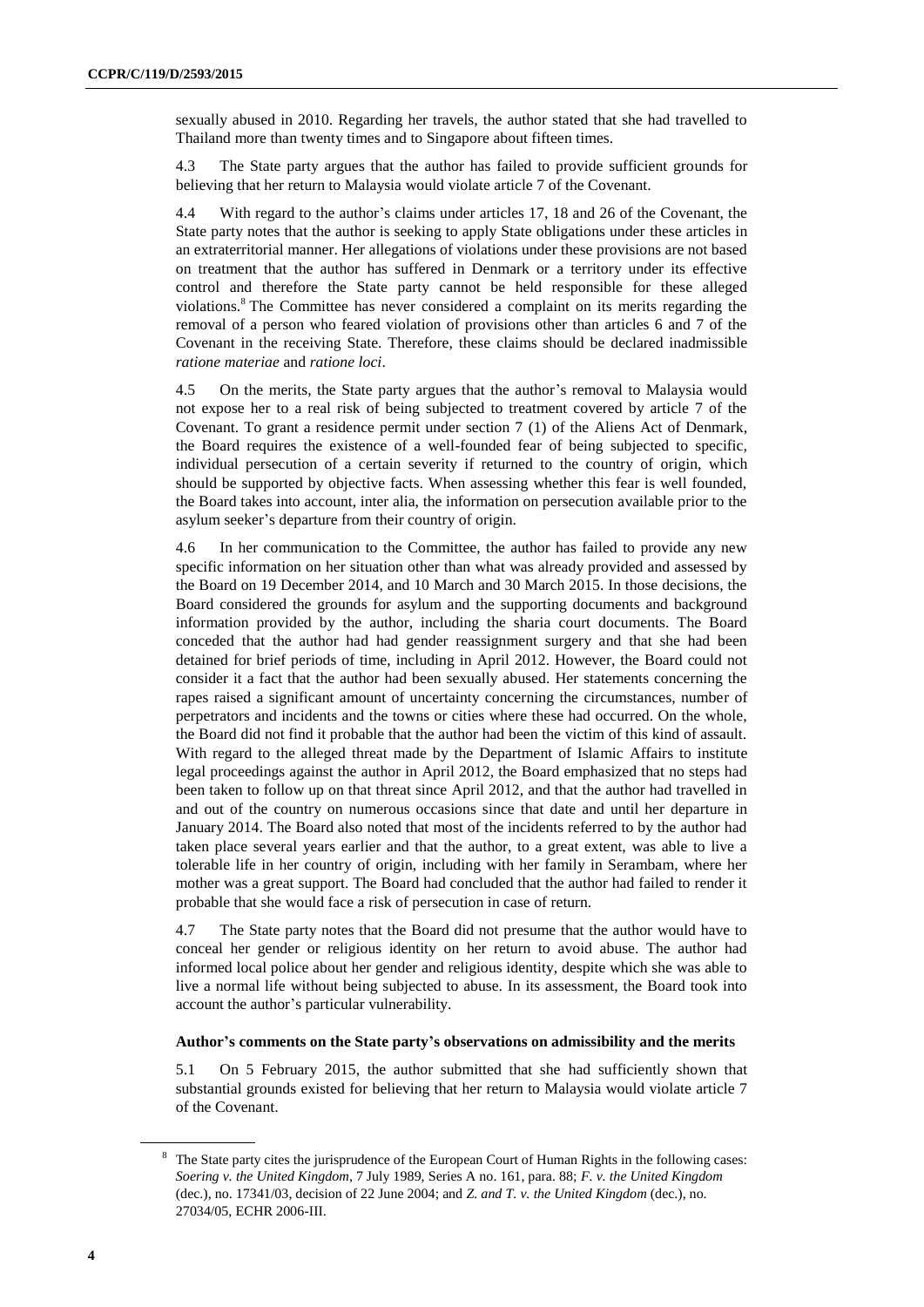5.2 With regard to the State party's statement that she is seeking to apply articles 17, 18 and 26 in an extraterritorial manner, the author clarifies that she is arguing that her previous experience combined with available background information on the situation of transgender women in Malaysia confirm that, as a woman, her rights to private life and to freedom of religion would be violated in Malaysia. These factors taken together increase the author's risk of being subjected to cruel, inhuman or degrading treatment or punishment if returned.

5.3 The author notes that having undergone gender reassignment surgery and taken female hormones — together with the fact that she is 170 cm tall, weighs 105 kg and has a shoe size of 44 — she appears as an unusually large woman and that this external appearance gives rise to suspicion of whether she is a man dressed in women's clothing. It is most likely for this reason that the author has been subjected to frequent identity checks by the Malaysian police and that she would be again at risk of those checks. Also, in the context of those checks, the tattoos on her chest, left hand and her back would also be uncovered. Based on that, she would be transferred to the sharia court for the case that is pending against her.

5.4 The author cites several reports by governmental and non-governmental organizations on the situation of transgender people in Malaysia. In particular, a report by Human Rights Watch<sup>9</sup> notes that discrimination against transgender people is pervasive and that the Federal Court decided in October 2016 to overrule a lower court decision that had declared unconstitutional a provision in the Islamic law of the Negeri Sembilan State criminalizing cross-dressing. According to a report by the Department of State of the United States of America,  $^{10}$  transgender individuals are often charged under the Minor Offences Act for "indecent behaviour" and may be fined or, in the case of repeat convictions, sentenced to up to three months' imprisonment.

#### **Issues and proceedings before the Committee**

#### *Consideration of admissibility*

6.1 Before considering any claim contained in a communication, the Committee must decide, in accordance with rule 93 of its rules of procedure, whether it is admissible under the Optional Protocol.

6.2 The Committee has ascertained, as required under article 5 (2) (a) of the Optional Protocol, that the same matter is not being examined under any other international procedure of investigation or settlement.

6.3 The Committee notes the author's claim that she has exhausted all effective domestic remedies available to her. In the absence of any objection by the State party in that connection, the Committee considers that the requirements of article 5 (2) (b) of the Optional Protocol have been met.

6.4 The Committee takes note of the author's claim that her return to Malaysia puts her at risk of imprisonment due to her alleged conversion to Hinduism, in violation of article 7, read in conjunction with article 18 (1), of the Covenant, as conversion is not permitted by sharia law in Malaysia. The Committee notes, however, the State party's submission that the author informed the Danish authorities that she had not formally converted to Hinduism. Furthermore, in this connection, the author has not provided the Committee with any details regarding her alleged conversion, or the consequences thereof. She has not claimed that the alleged case against her before the sharia court in Melaka is related to her joining Hinduism, or that she has otherwise been subjected to persecution as a result of her conversion, nor has she provided any details regarding the likely risk and nature of such persecution if she were returned. Accordingly, the Committee concludes that this claim is insufficiently substantiated and therefore inadmissible pursuant to article 2 of the Optional Protocol.

<sup>9</sup> Human Rights Watch, *World Report 2016* (New York, 2016), pp. 393-394.

<sup>&</sup>lt;sup>10</sup> United States, Department of State, "Country reports on human rights practices for 2014 — Malaysia", 25 June 2015.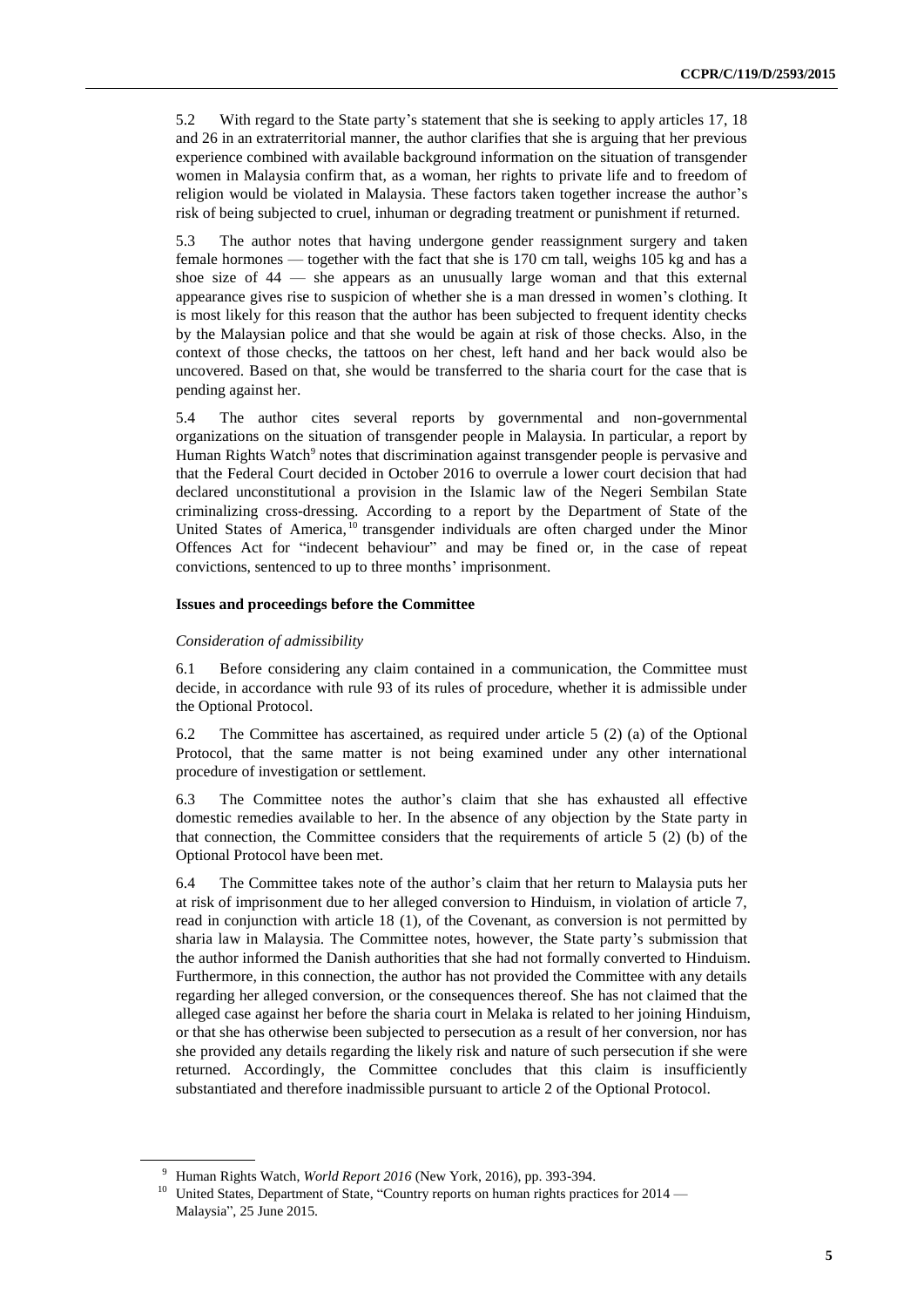6.5 The Committee notes the State party's argument that the author is seeking to apply articles 17 and 26 of the Covenant in an extraterritorial manner. It notes, however, that the author has clarified that her claims before the Committee are based primarily on article 7 and that the risk to her rights under articles 17 and 26 underscore the increased risk that she would be subjected to cruel, inhuman or degrading treatment or punishment if she were returned to Malaysia. The Committee therefore considers that the author's allegations under articles 17 and 26 cannot be dissociated from the allegations under article 7, which must be determined on the merits.

6.6 The Committee notes the State party's argument that the author's claims under article 7 of the Covenant are insufficiently substantiated. The Committee notes, however, that as a transgender individual the author is part of a particularly vulnerable group in Malaysia, that she claims to have been repeatedly detained and subjected to sexual abuse as a result of her appearance and gender identity, which do not correspond with her identity document and are contrary to sharia law, and that she has argued that her return to Malaysia would expose her to a risk of further police harassment and abuse. The Committee therefore considers that the author has sufficiently substantiated, for the purposes of admissibility, her claims under article 7, read in conjunction with articles 17 (1) and 26, of the Covenant, based on her gender identity.

6.7 In the light of the above, the Committee declares the communication admissible insofar as it appears to raise issues under article 7, read in conjunction with articles 17 (1) and 26, of the Covenant, and proceeds with its consideration of the merits.

#### *Consideration of the merits*

7.1 The Committee has considered the communication in the light of all the information submitted to it by the parties, in accordance with article 5 (1) of the Optional Protocol.

7.2 The Committee takes note of the author's claim that, if returned to Malaysia, she would face the risk of being submitted to sexual violence by the Malaysian police based on her gender identity. The author states that her appearance, given her dressing in women's clothes and following her gender reassignment surgery and hormonal treatment, does not correspond with her identity documents, for which she has been detained on several occasions, submitted to sexual abuse by the Malaysian police and charged with a criminal offence under the sharia law of the State of Melaka, which could entail a fine or imprisonment of up to six months. She alleges that her appearance makes it likely that she will be subjected to continued checks if she is returned to Malaysia given her past experience and the general context of criminalization and persecution of transgender women, as confirmed by international reports submitted by the author, and that her tattoos increase the risk that she will be transferred to the sharia court. She states that, in the context of the case pending against her before the sharia court in Melaka, her gender identity is being made public, in violation of her right to privacy. She further states that, based on her national identity documents, if imprisoned, she would be held together with men, thereby exposing her to further abuse.

7.3 The Committee recalls paragraph 12 of its general comment No. 31 (2004) on the nature of the general legal obligation imposed on States parties to the Covenant, in which it refers to their obligation not to extradite, deport, expel or otherwise remove a person from their territory, where there are substantial grounds for believing that there is a real risk of irreparable harm, such as that contemplated by article 7 of the Covenant, which prohibits cruel, inhuman or degrading treatment or punishment. The Committee has also indicated that the risk must be personal and that the threshold for providing substantial grounds to establish that a real risk of irreparable harm exists is high.<sup>11</sup> The Committee further recalls its jurisprudence that considerable weight should be given to the assessment conducted by the State party, and that it is generally for the organs of the States parties to the Covenant to review and evaluate facts and evidence in order to determine whether such a risk exists,<sup>12</sup>

<sup>11</sup> See, inter alia, communications No. 2007/2010, *X v. Denmark*, Views adopted on 26 March 2014, para. 9.2; No. 692/1996, *A.R.J. v. Australia*, Views adopted on 28 July 1997, para. 6.6; and No. 1833/2008, *X v. Sweden*, Views adopted on 1 November 2011, para. 5.18.

<sup>12</sup> See communication No. 1957/2010, *Z.H. v. Australia*, Views adopted on 21 March 2013, para. 9.3.